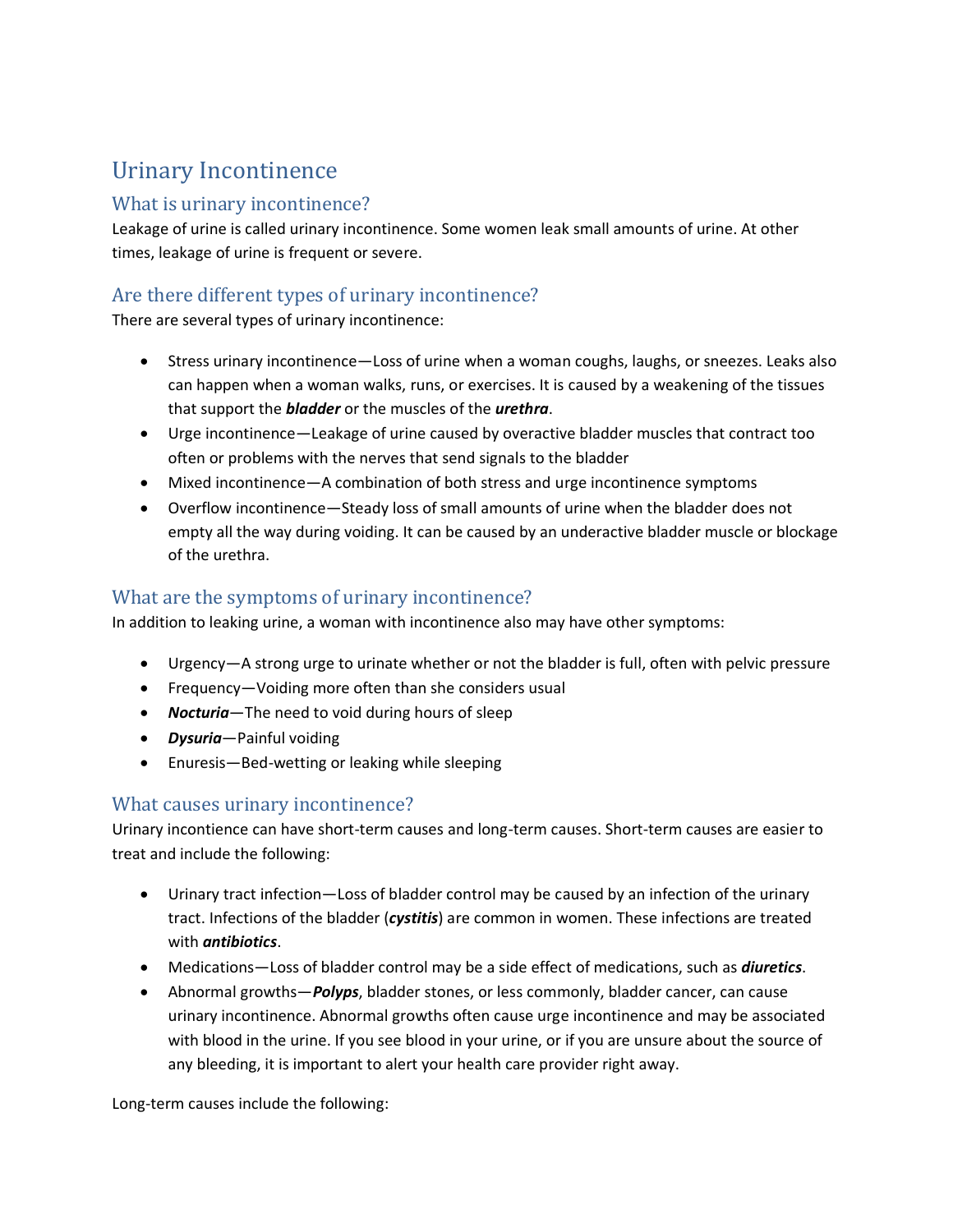- Pelvic support problems—The pelvic organs are held in place by supportive tissues and muscles. These supporting tissues may become torn or stretched, or they may weaken because of aging. If the tissues that support the urethra, bladder, *uterus*, or rectum become weak, these organs may drop down, causing urine leakage or making it hard to pass urine.
- Urinary tract abnormalities—A *fistula* is an abnormal opening from the urinary tract into another part of the body, such as the *vagina*. It can allow urine to leak out through the vagina.
- Neuromuscular problems—These disorders can interfere with the transmission of signals from the brain and spinal cord to the bladder and urethra.

### How is urinary incontinence diagnosed?

A number of steps may be needed to find the cause of urinary incontinence. In some cases, there may be more than one cause.

You may be asked to keep a *voiding diary* for a few days in which you record the time and amount of urine leakage. You also should note how much liquid you drank and what you were doing when a leak occurred.

A *pelvic exam* will be done to detect physical conditions that might be linked to the problem. Lab tests also may be done to detect a urinary tract infection. Other tests that assess how your bladder functions include the following:

- Urodynamic tests—The bladder is filled through a *catheter*. These tests check the function of the urethra and bladder.
- Postvoid residual volume test—The amount of urine that is left in the bladder after urinating is measured with an *ultrasound* device or by placing a catheter in the bladder.
- Stress test—You are asked to cough a few times with a full bladder. Any loss of urine is recorded.
- Cystoscopy—A thin, lighted tube with a lens at the end is used to look inside the bladder and urethra.
- Dye test—A pad is worn after a nontoxic dye is put in the bladder. If the pad gets stained with the dye, there was a loss of urine.

### How is urinary incontinence treated?

There are many options for treatment. Often treatments are more effective when used in combination. Treatment options include lifestyle changes, bladder training, physical therapy, devices, medications, bulking agents, and surgery.

### What are some of the lifestyle changes that are used to manage urinary incontinence?

Making the following changes in your lifestyle, if they apply to you, may help the problem:

- Lose weight. In overweight women, losing weight has been shown to decrease the frequency of urine leakage.
- Avoid constipation. Repeated straining may damage the pelvic floor.
- Drink less fluids and limit intake of caffeine, which is a diuretic.